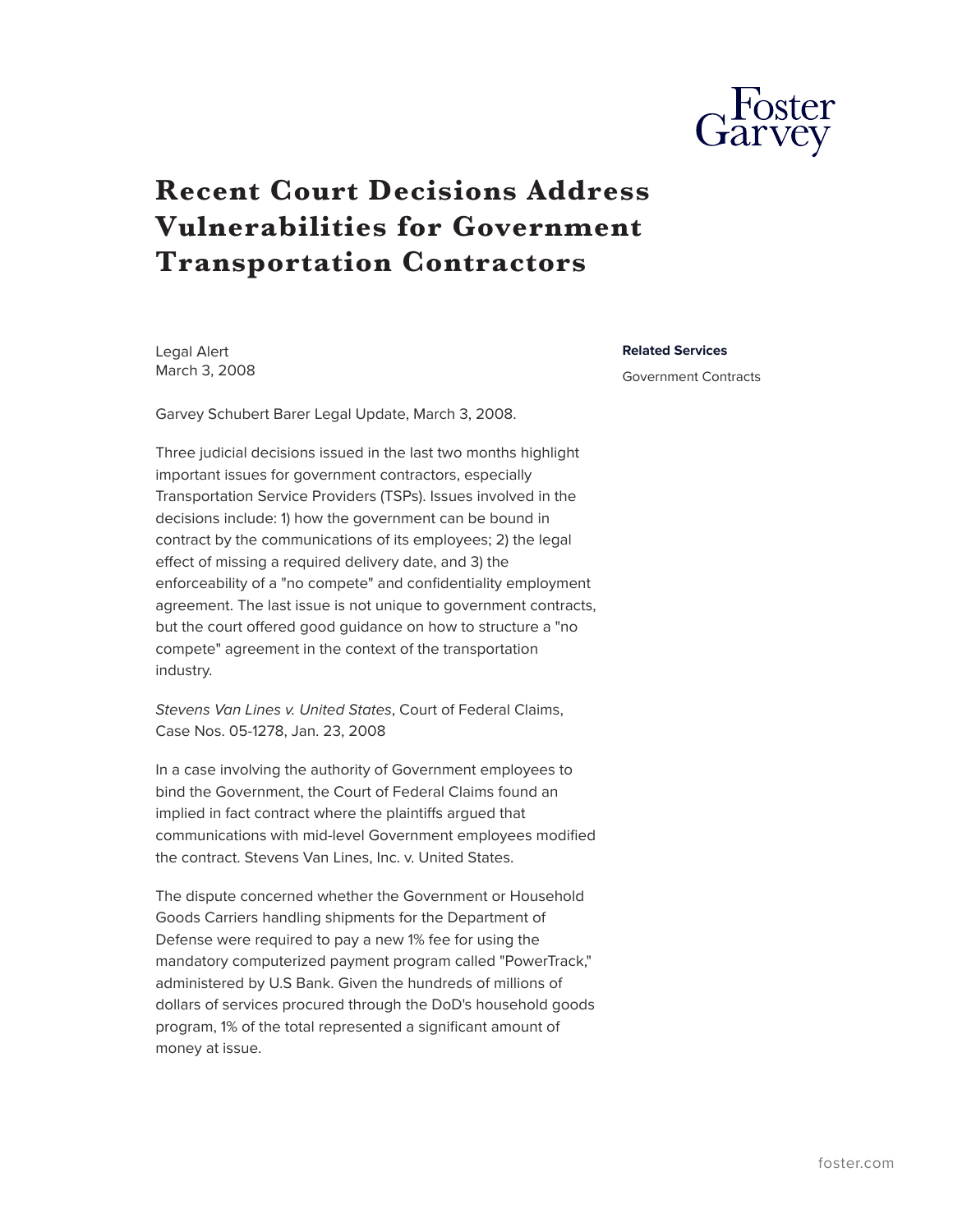

The dispute arose, and the Government ultimately lost, because it sent mixed messages to TSPs concerning who would be responsible for the payment. When the PowerTrack program came on-line in 2004, to encourage users, the Government reimbursed TSPs the 1% fee. In early 2005, the Government published a Federal Register notice stating that beginning with the October 2005 rate cycle, it would no longer reimburse the 1% fee. Nevertheless, mid-level household goods program officials subsequently told TSP representatives that the Government would continue to reimburse the fee past the October 2005 rate cycle, contradicting the Federal Register notice. Contributing to the confusion, the relevant contractual document, the October 2005 rate solicitation, did not contain any language about the fee. As a result, TSPs filed rates in the summer of 2005 for the upcoming October rate cycle believing that they would be reimbursed the fee and formulated their rates accordingly. However, once the rate cycle began, the director of the household goods program sent a notice to TSPs that the fee would not be reimbursed.

The Government argued that no enforceable agreement existed because the employees communicating with the TSP representatives had no actual authority to bind the Government; only the program director had authority to bind the Government. The Court disagreed, finding that all the elements of a government contract had been met - there was mutuality of intent, consideration (the TSPs filed lower rates thinking the fee would be reimbursed the fee), lack of ambiguity in offer and acceptance, and authority on the part of the government employees. While the Court found that the lower-level employees did not have actual authority to bind the Government, it found that they had implied actual authority based on their job descriptions, their duties, and the nature of their communications with the TSPs and could thus bind the Government in contract.

Fortunately, the TSPs' representatives obtained the Government's promises in writing, on several occasions. Relying on oral statements would have led to a more complicated assessment where the court would have needed to make credibility determinations. Even with written statements, Government contractors typically fail to recover on a theory of implied actual authority. While this case highlights a theory of recovery for contractors who rely on promises outside of a formal contract modification, there would have been no issue had the terms regarding the fee been incorporated into the contract. Therefore, anyone doing business with the Government should make great efforts to insist that all contract terms, conditions, and modifications (a common problem area) are incorporated into the contract.

## *Syracuse International Technologies*, ASBCA No. 55607, December 30, 2007

The holding in this Board of Contract Appeals case should probably be limited to its facts regarding purchase orders made pursuant to FAR 13.201, but creative Government counsel could try to apply it to the transportation services context because it involves meeting required delivery dates, which is often an issue in transportation contracts.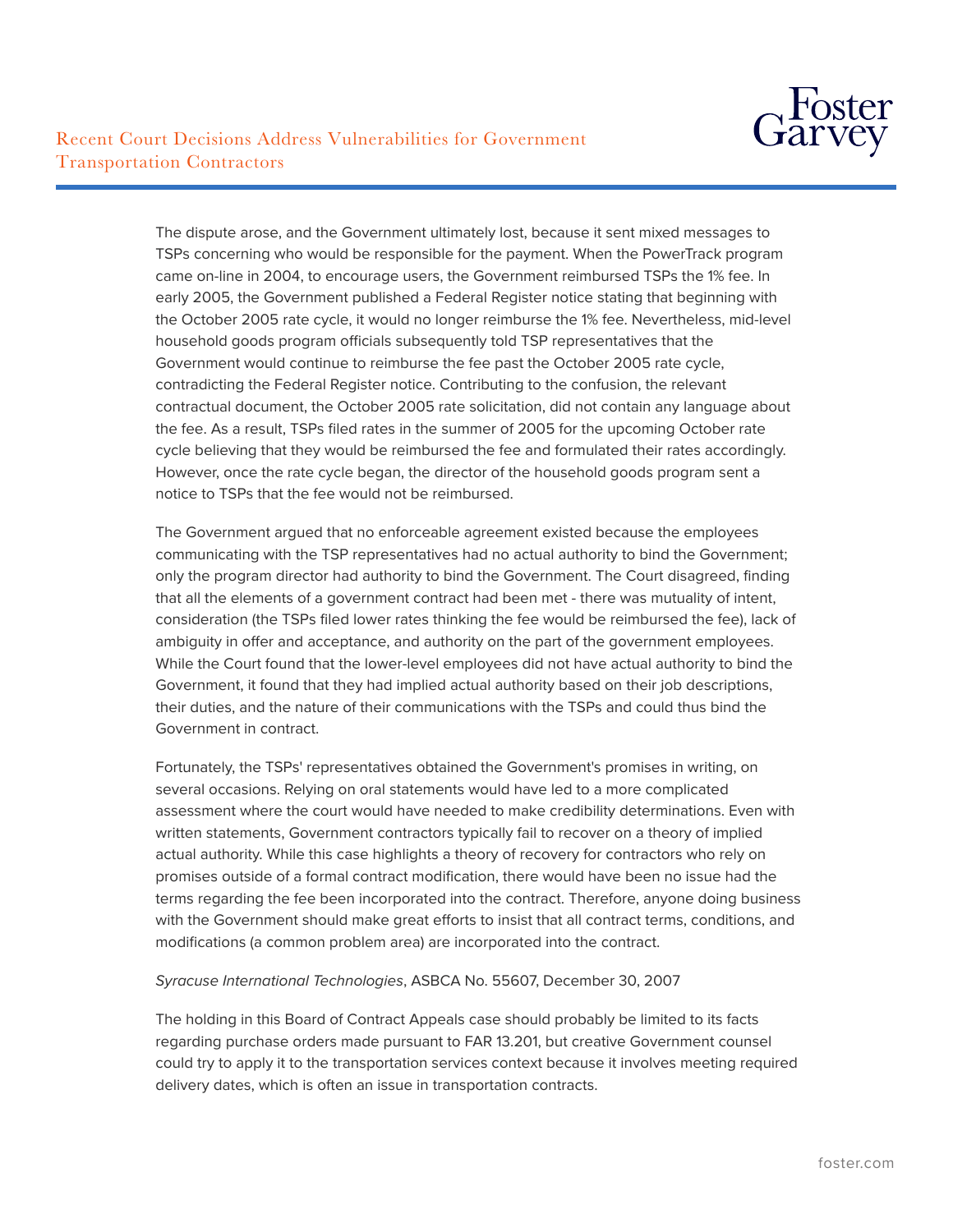The Defense Logistics Agency issued a solicitation to procure four electronic control panels. In response, S.I.T. Corp. submitted a quote and the Government issued a purchase order for the panels requiring delivery within 135 days. S.I.T. never signed the purchase order, nor was it asked to. Several months after the required delivery date, the contracting officer unilaterally cancelled the purchase order. Notwithstanding the cancellation, S.I.T. delivered the panels about two weeks afterward the cancellation, apparently because it thought it was owed payment for having nearly completed the order at the time of the cancellation.

In finding for the Government, the Board started from the premise that purchase orders not accepted in writing are not deemed to be binding contracts until delivery. Delivery in conformance with the terms of the purchase order constitutes acceptance where there is no written acceptance. The Board found that the Contracting Officer's unilateral cancellation after the required delivery date to be effective, despite S.I.T.'s near completion of the order and eventual late delivery. The Board further found that the Contracting Officer was under no obligation to warn S.I.T. that the contracting officer intended to cancel the order due the delay in delivery. Not all cases of late delivery, however, would necessarily allow the Government to cancel a purchase order. For instance, the Board distinguished these facts in S.I.T. from a situation where the evidence showed a course of dealing of the Government ignoring late deliveries made within a reasonable period of the required delivery date. *C.f. Buffalo Forge Company*, ASBCA No. 22887, 78-2 BCA ¶ 13,491.

This decision should reinforce the importance of contractors doing business with the Government to accept purchase orders in writing, before undertaking performance. To the extent that purchase orders are similar to the Government's procurement of transportation services under Government Bills of Lading, outside of Federal Acquisition Regulation procedures, creative Government counsel could attempt to rely on S.I.T.'s holding to refuse to accept a shipment past its required delivery date.

 *Total Quality Logistics, Inc. v. Filipiski*, Case No. 2007 CVH 00903, Court of Common Pleas Clermont County, OH

Though issued by an Ohio state court, this case provides employers with a good example of what "no-compete" and confidentiality agreement terms a court will enforce.

A transportation broker, TQL, brought suit against a former employee, Filipiski, to enforce the terms of its "no-compete" and confidentiality agreement that Filipiski signed when he accepted employment. The terms of the "no-compete" agreement, among other things, stated that after termination of employment, the employee would not solicit customers of the TQL or take a job where he could use confidential information he learned about TQL's business.